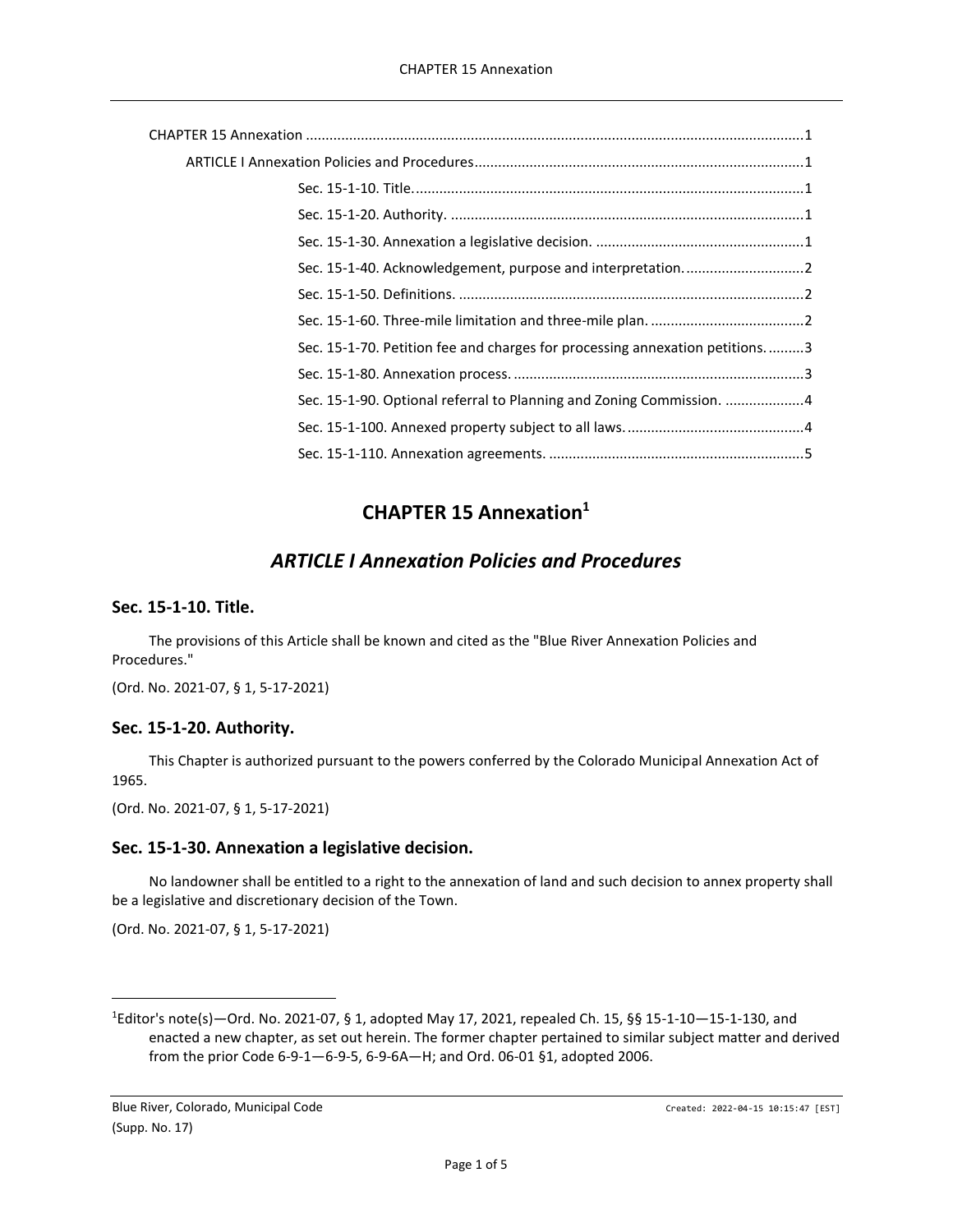## <span id="page-1-0"></span>**Sec. 15-1-40. Acknowledgement, purpose and interpretation.**

The Town acknowledges the applicability of the Colorado Municipal Annexation Act of 1965, Sections 31-12- 101, et seq., C.R.S. for annexations to the Town of Blue River. This Article is intended to implement and supplement the Colorado Municipal Annexation Act of 1965 and shall be liberally construed for the following purposes:

- (1) To encourage a natural and well-ordered development of the Town;
- (2) To distribute fairly and equitably the costs of municipal services among those persons who benefit from such services;
- (3) To extend municipality, services, and facilities to eligible areas which form a part of the whole community;
- (4) To simplify governmental structure;
- (5) To provide an orderly system for extending municipal regulations to newly annexed areas;
- (6) To reduce potential friction among contiguous or neighboring municipalities;
- (7) To increase the ability of the Town to provide their citizens with the services they require; and
- (8) To exercise to the greatest extent possible the Town's authority and powers conferred by State law and applicable judicial precedent.

(Ord. No. 2021-07, § 1, 5-17-2021)

## <span id="page-1-1"></span>**Sec. 15-1-50. Definitions.**

The meaning of words and phrases contained in this Chapter 15 shall have the meanings ascribed to them by Section 31-12-103, C.R.S. unless the context clearly indicates a different meaning.

(Ord. No. 2021-07, § 1, 5-17-2021)

#### <span id="page-1-2"></span>**Sec. 15-1-60. Three-mile limitation and three-mile plan.**

- (a) Except as otherwise provided in this Section, no annexation may take place that would have the effect of extending the Town's municipal boundary more than three (3) miles in any direction from any point of such municipal boundary in any one (1) year. Within the three-mile area, the contiguity required by Section 31-12- 104(1)(a), C.R.S., may be achieved by annexing a platted street or alley, a public or private right-of-way, a public or private transportation right-of-way or area, or a lake, reservoir, stream, or other natural or artificial waterway. Such three-mile limit may be exceeded if such limit would have the effect of dividing a parcel of property held in identical ownership provided that at least fifty (50) percent of the property is within the three-mile limit. In such event, the entire property held in identical ownership may be annexed in any one (1) year without regard to such mileage limitation.
- (b) The Town's three-mile plan and its comprehensive plan, as amended, shall serve as and shall constitute the "plan in place" referenced in Section 31-12-105(1)(e), C.R.S., unless a different plan, supplement, or revision is expressly adopted to serve as a plan in place. The plan in place may also be commonly referred to as the "three-mile plan" and such plan shall be deemed automatically updated annually on January 1 of each year without further action by the Town unless a change or modification is necessary and is adopted by resolution or ordinance by the Town Board of Trustees. The absence of a specific reference in such plan to a particular parcel of land proposed for annexation shall not be interpreted as a statement of intent to not annex such parcel of land; it is the plan and intent of the Town Board to evaluate and to consider for potential annexation all property within three (3) miles of the Town's then existing municipal boundaries upon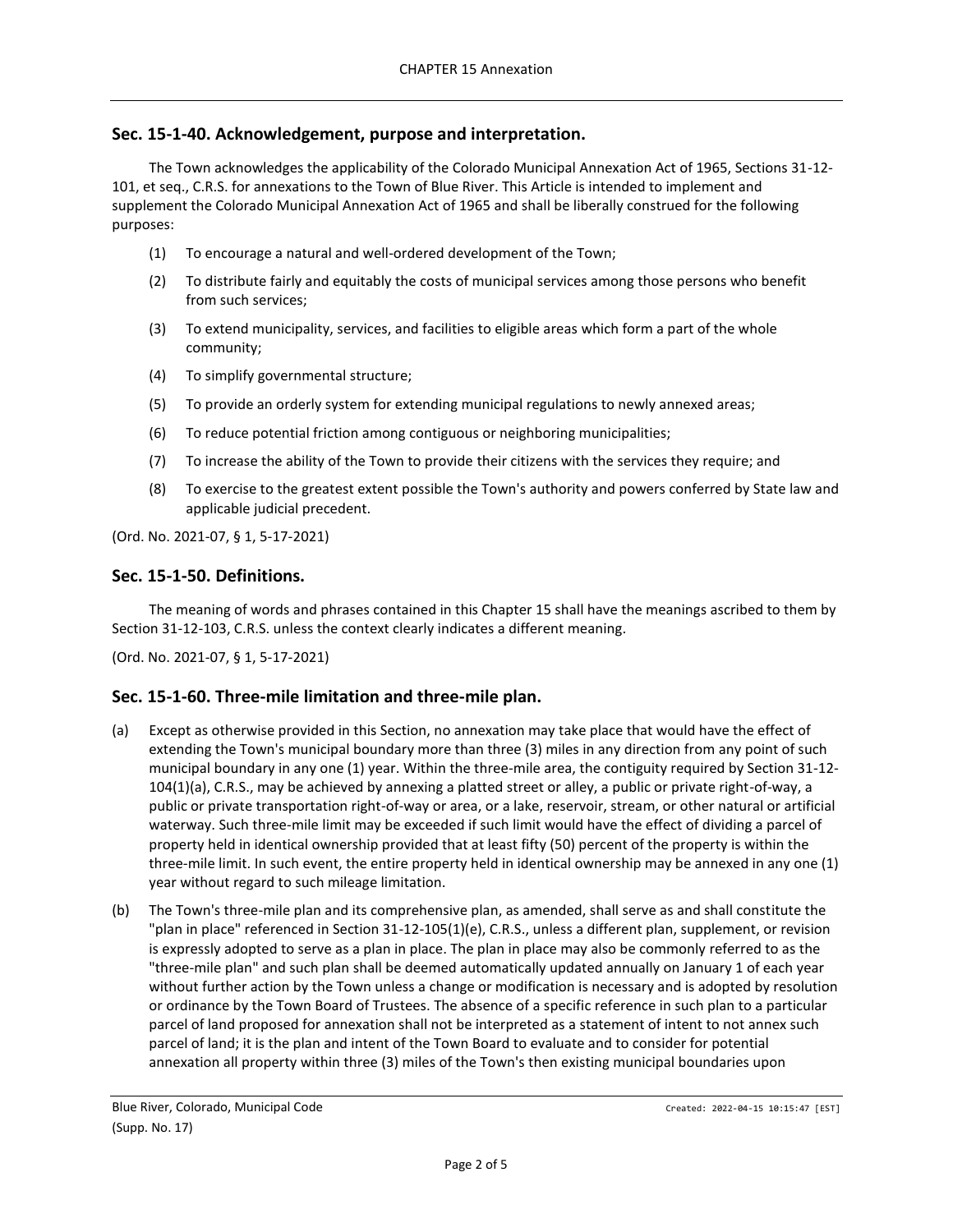submission of a petition or as otherwise permitted by this Article and the Colorado Municipal Annexation Act of 1965. The absence in the plan of a specific reference to any character or extent of streets, subways, bridges, waterways, waterfronts, parkways, playgrounds, squares, parks, aviation fields, other public ways, grounds, open spaces, public utilities, and terminals for water, light, sanitation, transportation, and power to be provided by the Town and the proposed land uses for the area shall not be interpreted as a failure to comply with Section 31-12-105(1)(e), C.R.S., but shall be interpreted as a plan by the Town to determine the appropriate character or extent of land uses and services through the Town's applicable processes of annexation, planning, and development approvals on a case by case basis. The plan in place may also be amended or modified to more specifically identify the character or extent of land uses and services at any time or contemporaneously with any annexation.

(Ord. No. 2021-07, § 1, 5-17-2021)

## <span id="page-2-0"></span>**Sec. 15-1-70. Petition fee and charges for processing annexation petitions.**

- (a) It is the Town's intent that petitioners for annexation bear the costs of processing a petition subject to any waiver of costs as permitted by this Section. The minimum petition fee for annexation shall be two thousand dollars (\$2,000.00) for each legally described lot or parcel of land within the area proposed for annexation; provided, however, that the Town Manager may administratively establish and modify as needed a different petition fee together with additional consultant fees for the processing of an annexation petition. In setting such fees, the Town Manager shall consider the anticipated or estimated costs to be incurred by the Town in reviewing and processing the annexation and obtaining necessary data, studies, and reports. The Town Manager shall administratively advise the Town Board of the petition fee and consultant reimbursement fees for each petition. No petition shall be processed unless accompanied by the applicable petition and consultant reimbursement fees and such petition shall be deemed incomplete until such fees are paid in full.
- (b) The Town Manager, in consultation with the Town Board, may require as a condition of annexation the payment of additional amounts by the petitioners or others deemed necessary, beneficial, or advantageous by the Town, including, but not limited to, payments to offset anticipated costs or expenses of providing services to the annexed property or residents of the annexed area, mitigate anticipated impacts to the annexed area or to surrounding lands, to upgrade infrastructure within the Town, and/or to defray any costs or expenses of the Town.
- (c) The Town may waive all or any portion of a fee or charge for annexation where the Town Board administratively finds in its sole discretion that the proposed annexation may provide substantial benefits or advance important economic or other goals and objectives of the Town.
- (d) The Town may refund all or any portion of fees paid by a petitioner that were not applied to the processing of the annexation petition. Such refund shall require that the Town Board administratively find in its sole discretion that the petitioner has demonstrated sufficient cause or reason for a refund following a denial of a petition by the Town or following the voluntary withdrawal of a petition by the petitioner. No refund shall be issued where the unexpended fees total less than three hundred dollars (\$300.00), the annexation was subject to an election, or the Town incurred unpaid costs and expenses in administrative staff time, attorney fees. or consultant fees that were not anticipated or estimated in the setting of the petition fee paid by the petitioner.

(Ord. No. 2021-07, § 1, 5-17-2021)

#### <span id="page-2-1"></span>**Sec. 15-1-80. Annexation process.**

(a) Generally. All annexations shall be accomplished in general accordance with the procedures set forth in the Colorado Municipal Annexation Act, as amended, through an ordinance duly adopted by the Town Board. Any petitions for annexation or petitions for annexation election shall contain the information required by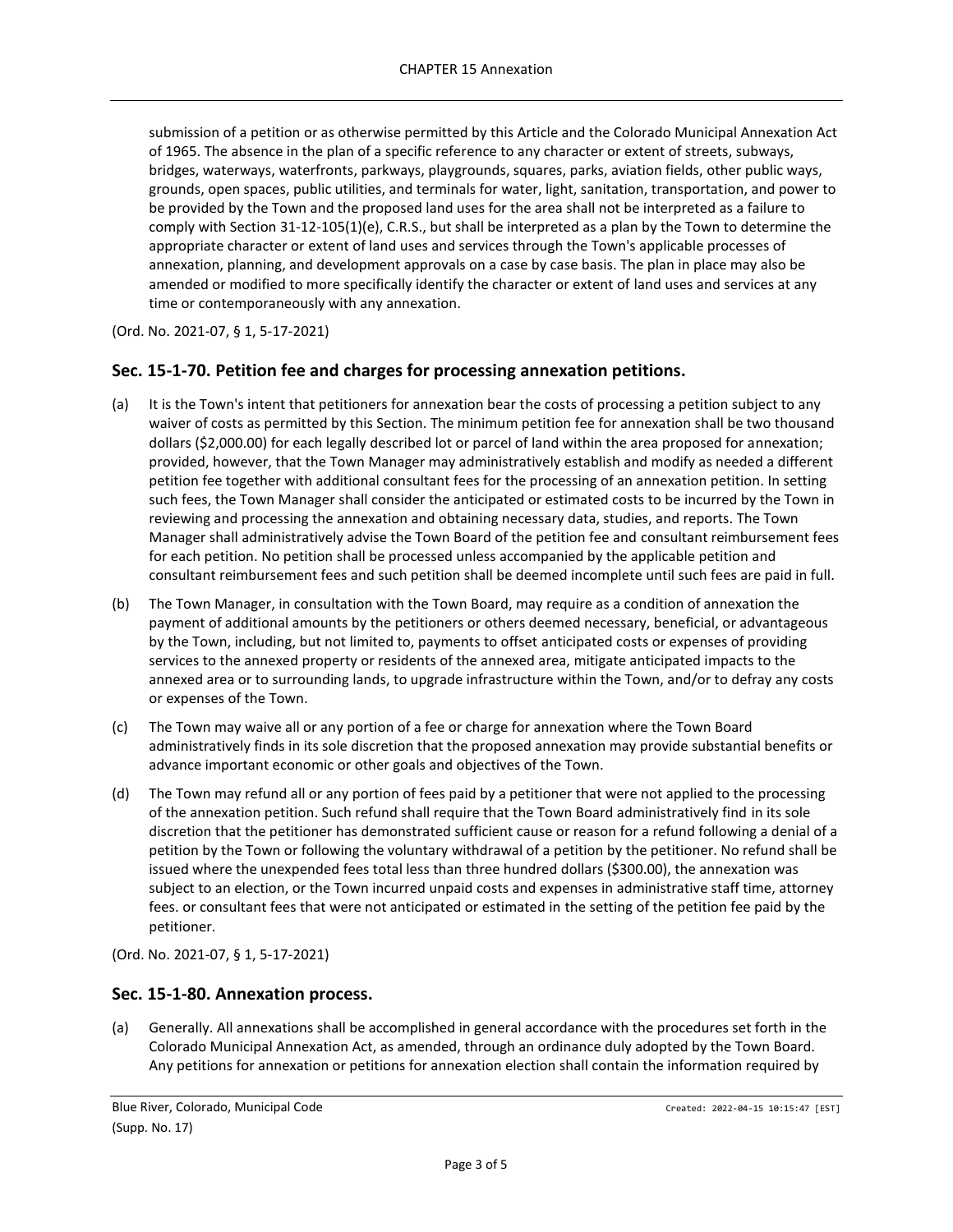the Municipal Annexation Act of 1965, as the same may be amended from time to time. The Town may institute the procedure to zone land proposed for annexation on or after the submittal of an annexation petition, provided that the proposed zoning ordinance shall not be passed prior to the date when the annexation ordinance is adopted.

- (b) Notice. All public notices of hearings shall include the date, time, place, and purpose of the hearing, a general description of the property affected, and any other information deemed appropriate by the Town to apprise the public of the general nature of the action proposed. Errors or inaccuracies in the notice shall not be deemed sufficient cause to postpone or invalidate a hearing except where such errors are substantive and material and are found to have reasonably mislead or misinformed the public as to the date, time, place or purpose of the hearing.
	- (1) Required notice by publication. Notice for the public hearing for all annexations shall meet the requirements of the Colorado Municipal Annexation Act of 1965.
	- (2) Courtesy notice by mailing. Notice by mailing is a courtesy and a supplementary means of advising persons of the pendency of an application but shall not be deemed a legal requirement for the processing of an annexation petition or the conduct of a hearing if notice by publication was properly completed. The Town may send the mailed notice or may require the petition to undertake the mailing of notice. Mailed notice shall be addressed to owners of property within three hundred (300) feet of the property described in the petition as their names appear in the real property records of the Summit County Assessor. In measuring the required distance, the measurement shall be made from the perimeter of the area proposed for annexation to the property line of neighboring properties without regard to topography (i.e., in a two-dimensional plane or map). Courtesy notice by mailing shall be deposited in the United States Mail first class postage prepaid or shall be delivered by another comparable service, including hand-delivery to the address. The deposit in the U.S. Mail or delivery by another comparable service shall be made at least fifteen (15) days before the date of the hearing. Failure of the addressee to receive notice shall not be deemed sufficient cause to require a postponement of the hearing, re-mailing of notice, or invalidation of the hearing. If the petitioner undertakes the mailing of notice, the petitioner shall deliver to the Town prior to the public hearing a signed, written certification stating that the petitioner completed notice by mailing in accordance with this Section.

(Ord. No. 2021-07, § 1, 5-17-2021)

#### <span id="page-3-0"></span>**Sec. 15-1-90. Optional referral to Planning and Zoning Commission.**

The Blue River Planning and Zoning Commission shall not be required to consider or recommend action on a petition for annexation. The Board of Trustees may, at its discretion, refer such petition to the Commission for a recommendation or for comment as to any aspect of a proposed annexation. Following a referral, the Town Board may revoke a request for recommendation or comment, disregard such recommendation or comment, or deem a recommendation or comment untimely if not submitted to the Town Board prior to the hearing required by Section 31-12-109, C.R.S.

(Ord. No. 2021-07, § 1, 5-17-2021)

#### <span id="page-3-1"></span>**Sec. 15-1-100. Annexed property subject to all laws.**

(a) Unless otherwise provided by an agreement or by ordinance governing the annexation of property into the Town, the ordinances, resolutions, rules, and regulations of the Town shall remain fully valid and effective as to any property annexed into the Town.